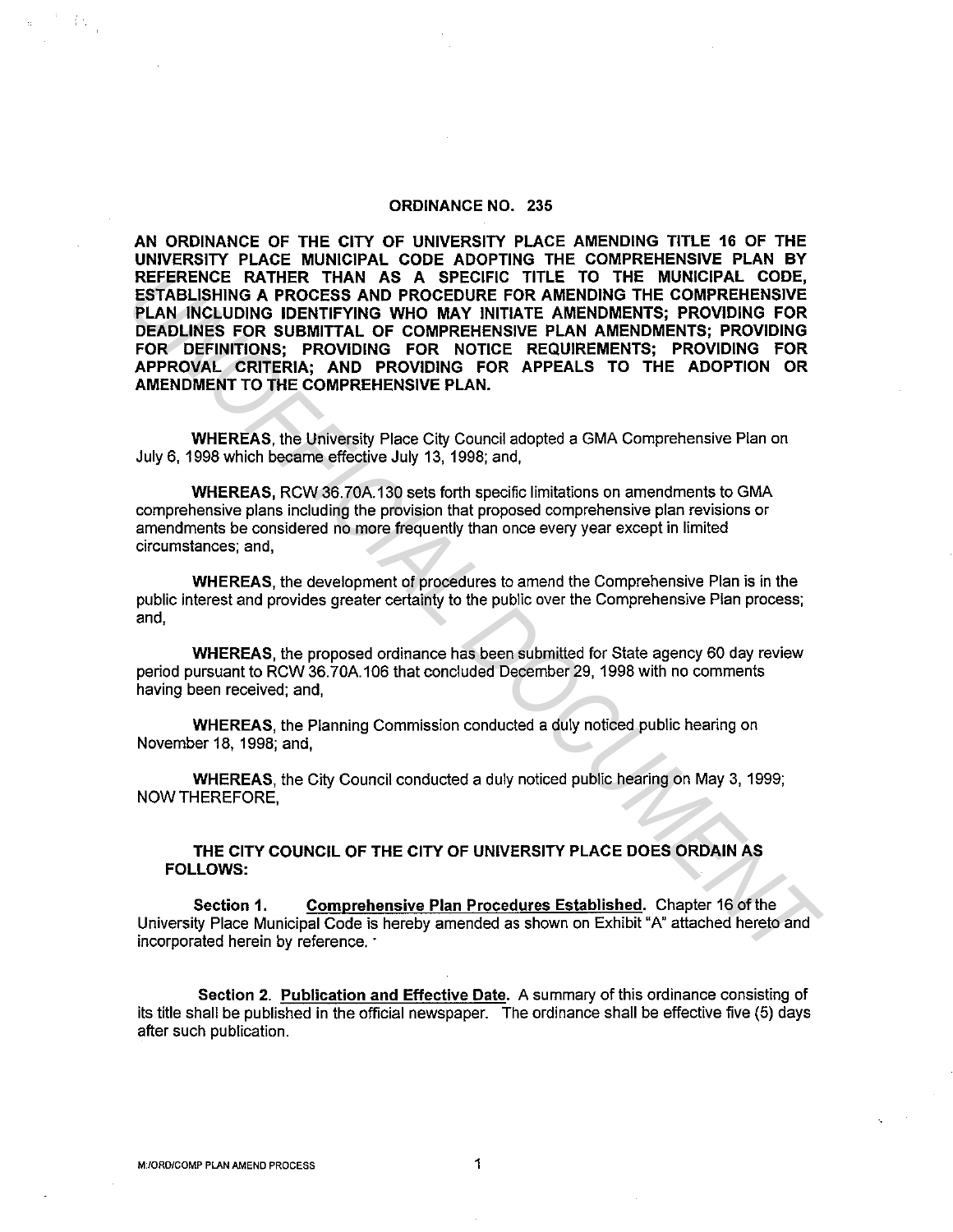APPROVED BY THE CITY COUNCIL ON MAY 3, 1999.

Debbie Klosowski,

ATTEST:

Climber Susan Matthew, City Clerk

**UNIFICIAL DE LA CALACTERICAL DE CONSTRUITE DE LA CALACTERICAL DE LA CALACTERICAL DE LA CALACTERICAL DE LA CALACTERICAL DE LA CALACTERICAL DE LA CALACTERICAL DE LA CALACTERICAL DE LA CALACTERICAL DE LA CALACTERICAL DE LA C** 

Published: May 6, 1999

Effective Date: May 11, 1999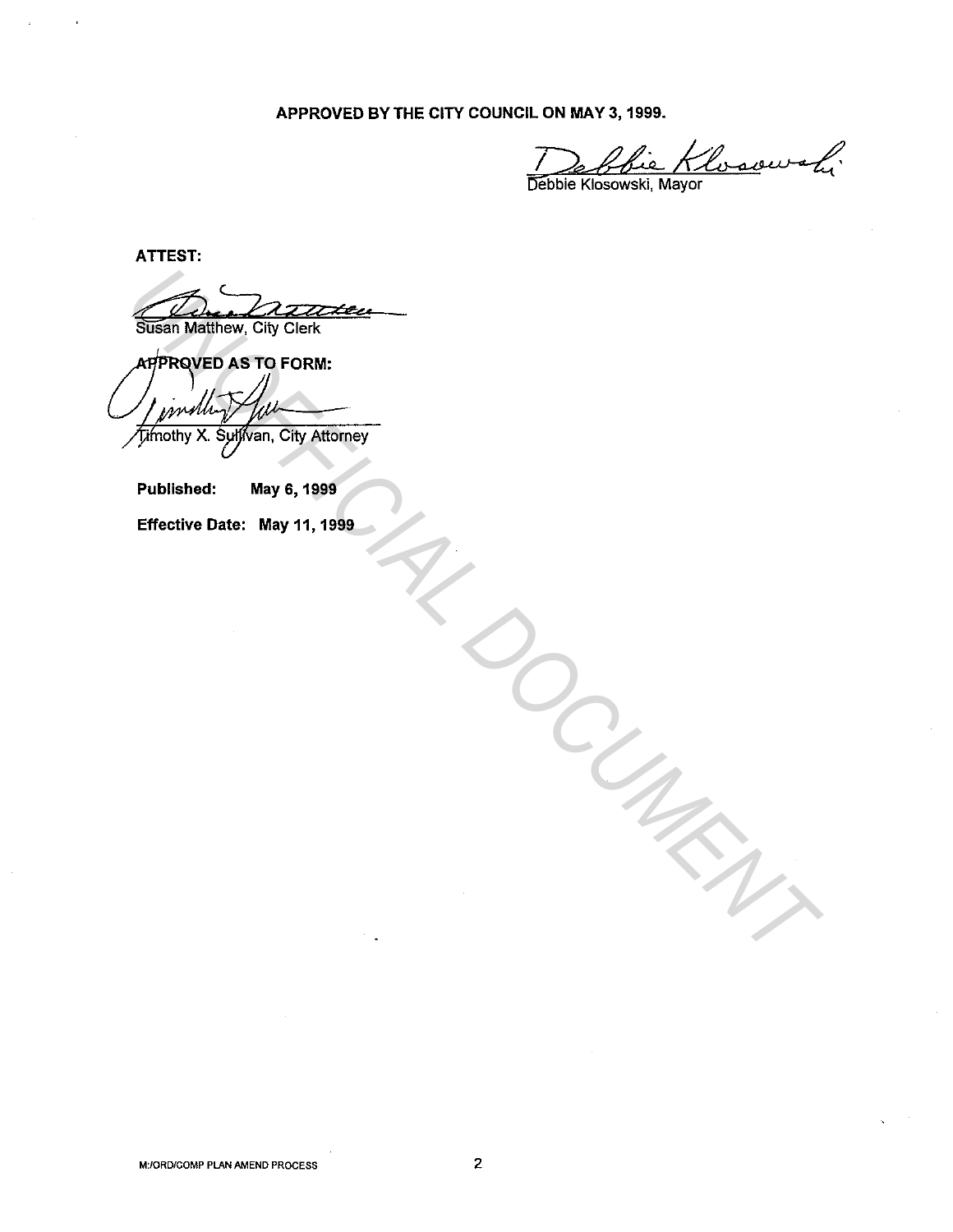# **ORDINANCE NO. 235 EXHIBIT "A"**

#### **Chapter 16.05**

## **COMPREHENSIVE PLAN - ADOPTION**

### **16.05.010 Adoption of the Comprehensive Plan**

| Sections:<br>16.05.010 Adoption of Comprehensive Plan<br>16.05.020 Adoption of Comprehensive Land Use Plan Map<br>16.05.030 Comprehensive Plan Filed and Maintained in the Office of the City Clerk                                                                                                                                                                                                                                                                                                                                                                   |
|-----------------------------------------------------------------------------------------------------------------------------------------------------------------------------------------------------------------------------------------------------------------------------------------------------------------------------------------------------------------------------------------------------------------------------------------------------------------------------------------------------------------------------------------------------------------------|
| 16.05.010 Adoption of the Comprehensive Plan<br>The University Place Comprehensive Plan, as adopted by Ordinance No. 197 on July 6,<br>1998, and as may be subsequently amended in accordance with the provisions of this Title,<br>consisting of the following Introduction, Chapters, and Appendices is hereby adopted by<br>reference as Title 16 of the University Place Municipal Code.                                                                                                                                                                          |
| <b>Introduction</b><br>Chapter 1<br><b>Land Use Element</b><br>Chapter 2<br>Housing Element;<br><b>Environmental Management Element</b><br>Chapter 3<br>Chapter 4<br><b>Transportation Element</b><br>Chapter 5<br><b>Capital Facilities Element</b><br>Chapter 6<br>Utilities Element<br>Chapter 7<br><b>Community Character Element</b><br>Chapter 8<br>Parks, Recreation, and Open Space Element<br>Appendix A - Glossary<br>Appendix B - Parks and Recreation Plan (1997) - Adopted by Reference<br>Appendix C -Transportation Plan (1997) - Adopted by Reference |
| 16.05.020 Adoption of the Comprehensive Land Use Plan Map<br>The University Place Comprehensive Land Use Map, as adopted by Ordinance No. 197<br>on July 6, 1998, and as may be subsequently amended in accordance with the provisions of this<br>Title, is hereby adopted by reference.                                                                                                                                                                                                                                                                              |
| 16.05.030 Comprehensive Plan and Map Filed and Maintained in the Office of the City Clerk<br>Copies of the City of University Place Comprehensive Plan and Comprehensive Land<br>Use Map shall be maintained on file in the Office of the City Clerk for public inspection.                                                                                                                                                                                                                                                                                           |
|                                                                                                                                                                                                                                                                                                                                                                                                                                                                                                                                                                       |

## **16.05.020 Adoption of the Comprehensive Land Use Plan Map**

## **16.05.030 Comprehensive Plan and Map Filed and Maintained in the Office of the City Clerk**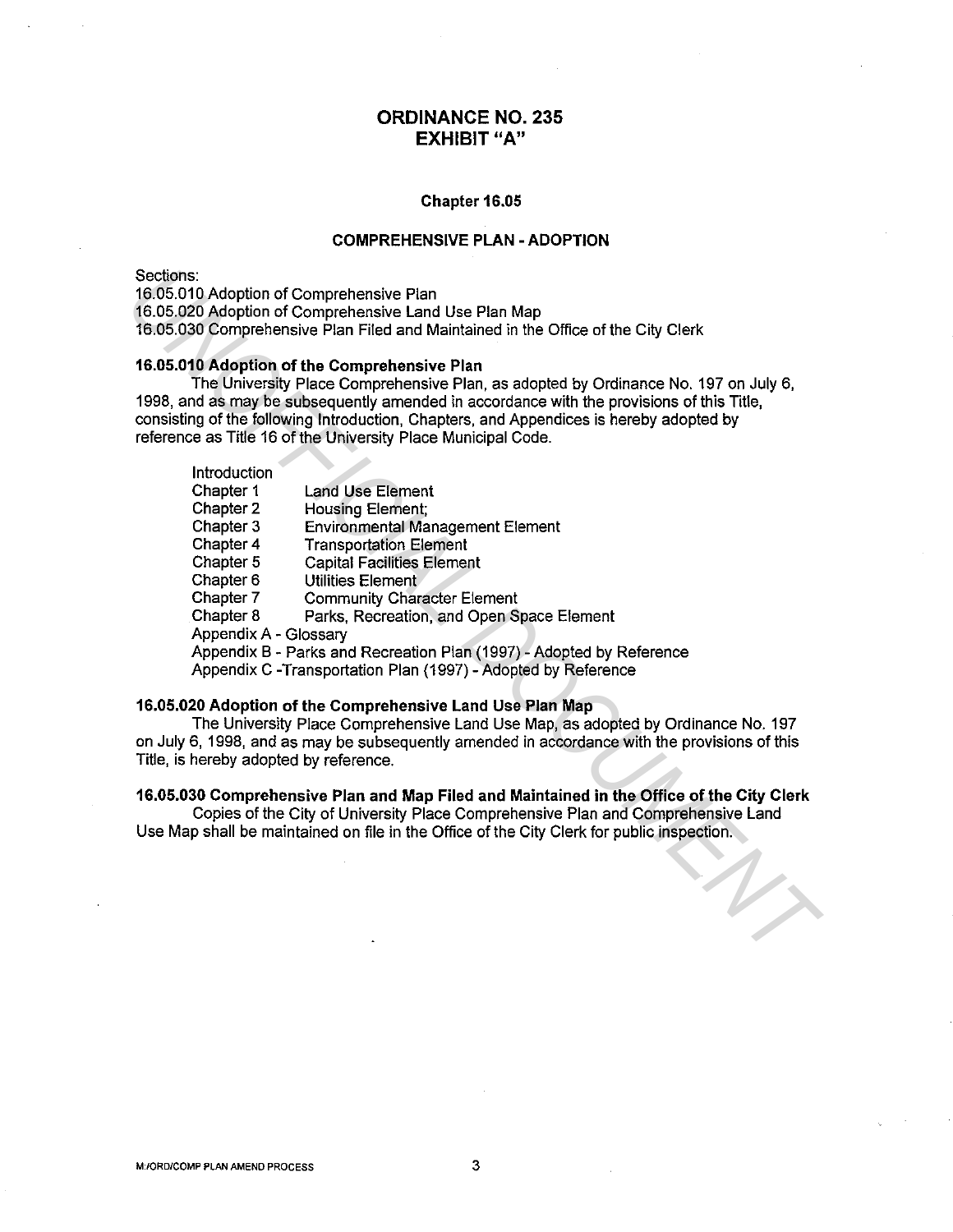#### **Chapter 16.10**

### **COMPREHENSIVE PLAN AMENDMENT PROCEDURES**

Sections:

16.10.010 Intent 16.10.020 Definitions

16.10.030 Conformance and consistency

16.10.040 Public hearing required by Planning Commission

16.10.050 Public notice required

16.10.060 Adoption required by City Council

16.10.070 When amendments may be adopted

16.10.080 Proposals for amendments

16.10.090 Approval criteria for plan amendment proposals

16.10.100 Amendments considered under emergency situation

16.10.110 Provisions for amendment transmittal and reporting to the state

16.10.120 Appeals to the adoption or amendment of the Comprehensive Plan

#### **16.10.010 Intent.**

The City of University Place Comprehensive Plan sets forth the goals, objectives and policies guiding future development of the city in compliance with Chapter 36. 70A RCW of the Washington State Growth Management Act.

The intent of this chapter is to provide procedures and criteria for amending the City's Comprehensive Plan and to encourage early and continuous opportunities for public participation in the annual amendment process and other City-initiated planning programs that may be carried out under the overall framework of the plan.

#### **16.10.020 Definitions.**

The following words, terms and phrases shall have the ascribed meaning for the purposes of this Title, unless the context clearly requires otherwise.

1. "Amendment" means a change in the wording, context or substance of the City's Comprehensive Plan or a change in the Comprehensive Plan map.

2. "Area-Wide Map Amendment" means a map amendment involving four or more contiguous or adjacent parcels under different ownership that would be similarly affected by the proposed map amendment.

3. "City Initiated Planning Program" means a planning program begun by resolution or ordinance of the City Council or Planning Commission addressing a geographic sub-area of the city's urban growth area (such as neighborhood or subarea plans). These programs involve continuous opportunities for public participation and their products may be considered for initial adoption as part of the Comprehensive Plan at any time during the year. 16.10.060 Public notice mainframets may be adopted<br>16.10.060 Adoption required by City Council<br>16.10.060 Adoption required by City Council<br>16.10.000 Approval critical for plan amendment proposals<br>16.10.000 Approval critica

4. "Comprehensive Plan" or "plan" or "comprehensive land use plan" means a generalized coordinated land use policy statement of the City of University Place adopted pursuant to RCW 36. 70A.

5. "Planning Commission" means an appointed group serving in an advisory capacity to the City Council pertaining to the preparation of the Comprehensive Plan or any element thereof.

## **16.10.030 Conformance and consistency.**

The zoning code and other development regulations contained within the University Place Municipal Code shall be consistent with and implement the intent of the City's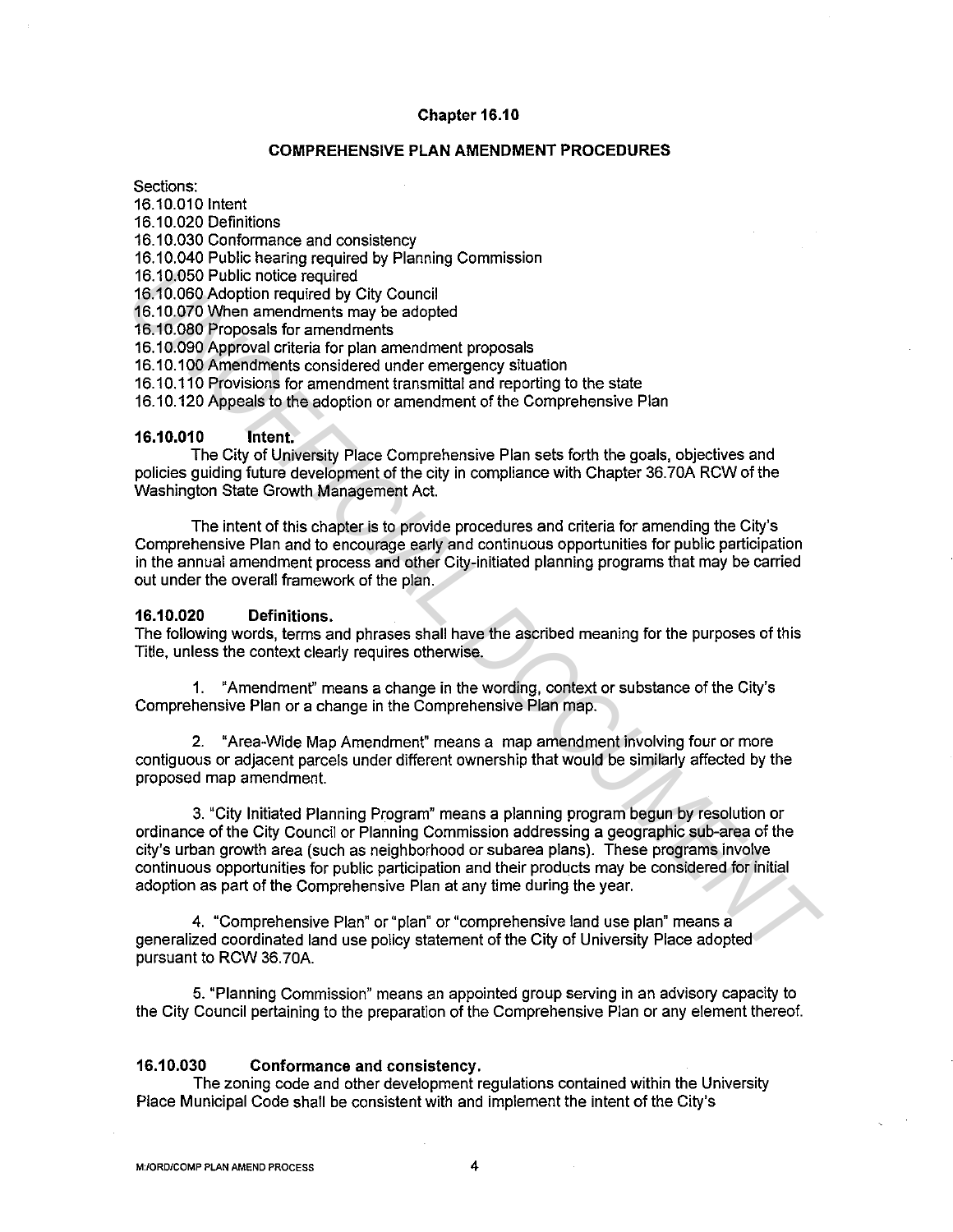Comprehensive Plan. Capital budget decisions shall be consistent with and implement the intent of the Comprehensive Plan.

## **16.10.040 Public hearing required by planning commission.**

A. Public Hearing Required. When adoption of the Comprehensive Plan, adoption of successive parts thereof, or an amendment to the Comprehensive Plan is under consideration, the Planning Commission shall hold at least one public hearing thereon, and notice of such public hearing shall be given pursuant to Section 16.10.050 prior to the Planning Commission making a recommendation to the City Council.

## **16.10.050 Public notice required.**

A. When a public hearing is required pursuant to Section 16.10.040 public notice shall be required. The notice shall state the date, time, place and purpose of the public hearing, and the general nature of the proposed Comprehensive Plan adoption or amendments. Notice given in the following manner shall be deemed adequate under this title.

1. Site-Specific Plan Amendments. For all privately initiated comprehensive plan amendment requests and for those city initiated amendment requests not meeting the definition of an "Area-Wide Plan Amendment" per Section 16.10.050 A. 2., the following public notice requirements shall apply:

a. Notice shall be published once in the official newspaper of the city not less than ten (10) calendar days prior to the date of the public hearing;

b. Notice shall be sent by first class mail to all property owners of record within a radius of 300 feet, but not less than two (2) parcels deep, to a map amendment request, and not less than ten (10) calendar days prior to the public hearing. Failure to receive such notice shall not invalidate the action on the amendment. In addition, the Planning and Community Development Director may send separate notice to property owners and/or addresses beyond the minimum noticing distance; and, **16.10.050 Public notice required.**<br> **A. When** a public hearing is required pursuant to Section 16.10.040 public notice shall be equired. The notice shall state the date time, place and purpose of the public hearing, and t

c. Notice shall be posted in a conspicuous location on the property to which the proposed map amendment to the Comprehensive Plan applies not less than ten (10) calendar days prior to the date of the public hearing. Notice signs shall be in accordance with city requirements. Posting of notices on the subject property along each street frontage shall be considered as meeting the requirements of this subsection.

2. Area-Wide Map Amendments. Map amendments involving four or more contiguous or adjacent parcels under different ownership that would be similarly affected by the proposed map amendment are considered area-wide plan amendments and shall be subject to the following public notice requirements:

a. Notice shall be published once in the official newspaper of the city not less than ten (10) calendar days prior to the date of the public hearing;

b. A one time notice shall be sent by mail either in the City newsletter or other similar form. Failure to receive such notice shall not invalidate the action on the amendment; and,

c. Notice shall be posted in at least two (2) conspicuous locations in the area subject to the proposed area-wide map amendment not less than ten (10) calendar days prior to the date of the public hearing.

B. For all privately initiated amendment requests, it shall be the applicant's responsibility to provide an accurate mailing list and bear the cost of providing notice for Section 16.10.050 A.1.b. and c.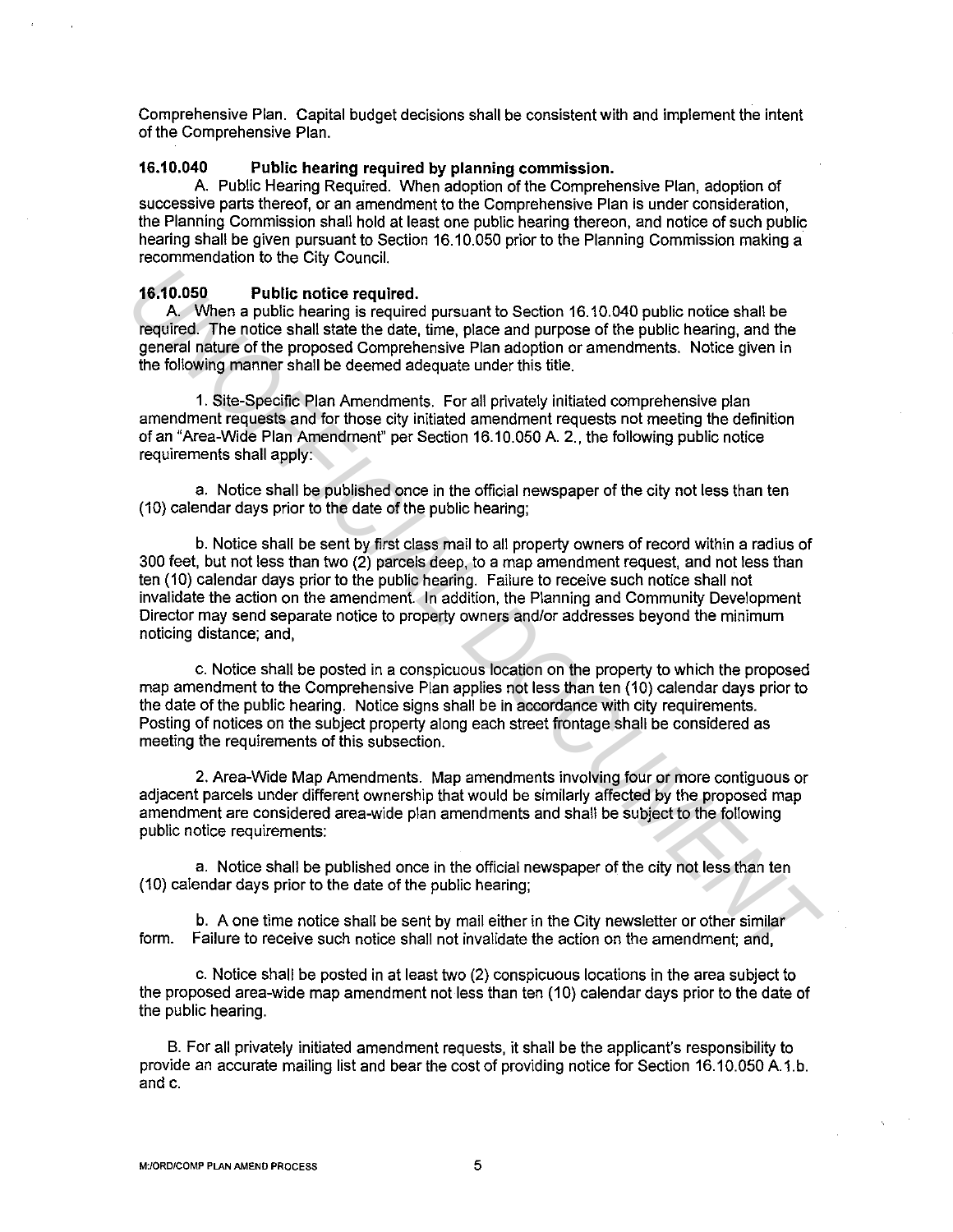### **16.10.060 Adoption required by city council.**

The Comprehensive Plan or amendments to the Comprehensive Plan require adoption by the City Council by ordinance. The City Council shall not adopt a Comprehensive Plan amendment without first conducting a public hearing and considering a report by the Planning Commission. Notice of the City Council public hearing shall be done in accordance with the notice requirements identified in Section 16.10.050 A. 1 and 2, except that notification pursuant to Section 16.10.050 A.2.b is not required.

## **16.10.070 When amendments may be adopted.**

A. Annual Amendment. All amendments to the Comprehensive Plan shall be considered concurrently and no more frequently than once each calendar year except as provided for in RCW 36. 70A.130.

#### **16.10.080 Proposals for amendments.**

A. Privately-Initiated Comprehensive Plan Amendments. A proposed amendment to the Comprehensive Plan may be submitted by any individual, organization, corporation, or partnership, general or special purpose government other than the City, or entity of any kind; provided that if a proposal involves specific real property then evidence must be provided that the property owner has provided written consent. An applicant shall complete the necessary application form(s) as provided by the Planning and Community Development Department Director. An environmental checklist shall also be required pursuant to UPMC Chapter 17.50 unless the proposal is categorically exempt. A Annual Amendments of the Comprehensive Plan shall be considered<br> **CONOTERTS** and Amendments of the Comprehensive Plan Shall be considered<br>
RCW 36.70A.130.<br> **16.100500**<br> **Proposals for amendments.** A proposed amendment to

B. City-Initiated Comprehensive Plan Amendments. City staff, the Planning Commission and/or the City Council may initiate amendments to the Comprehensive Plan.

C. Deadline for Submittal. The Planning and Community Development Director shall broadly disseminate to the public a notice giving the procedures and timeline for proposing amendments or revisions to the Comprehensive Plan. At a minimum, notice shall be given through the placement of a display ad in the Official Newspaper of the City. The Director shall allow a reasonable time period for requests to be submitted. Except as provided for in Section 16.10.080 D. and E., amendment requests received after the deadline will not be considered during that year's amendment process unless the request satisfies one of the criteria identified in RCW 36.70A.130.

D. Capital Facilities Element Amendments. Proposed amendments to the capital facilities element may be incorporated anytime prior to the adoption of the Comprehensive Plan amendments because of the relationship of the capital facilities element to decisions made in the city's budget process.

E. Text Amendments. Text amendment requests may be initiated anytime during the annual amendment cycle process; however, text amendment requests received after the Planning Commission has forwarded its recommendation to the City Council may be deferred for consideration until the subsequent amendment cycle if the City Council so chooses.

F. Planning Commission Recommendation. The Planning Commission shall consider a recommendation on all proposed amendment requests from the Planning and Community Development Director and shall make and forward a recommendation on each to the City Council.

G. Concurrent Zone Change. To maintain consistency with the Comprehensive Plan, any rezoning that would be required by approval of the proposed amendments to the Comprehensive Plan shall be processed and considered concurrently with the proposed Comprehensive Plan change.

#### **16.10.090 Approval criteria for plan amendment proposals.**